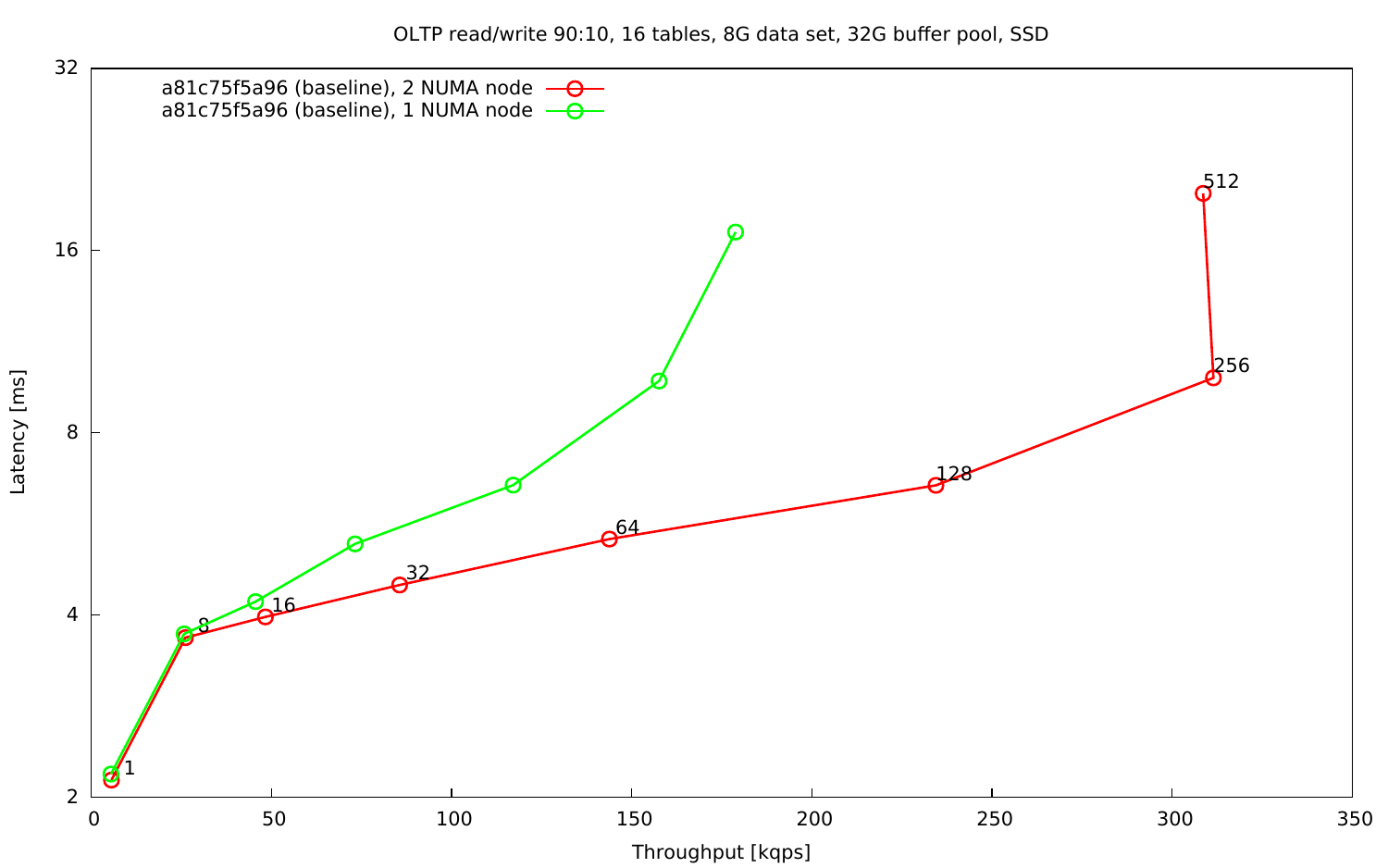OLTP point selects, 16 tables, 8G data set, 32G buffer pool, SSD

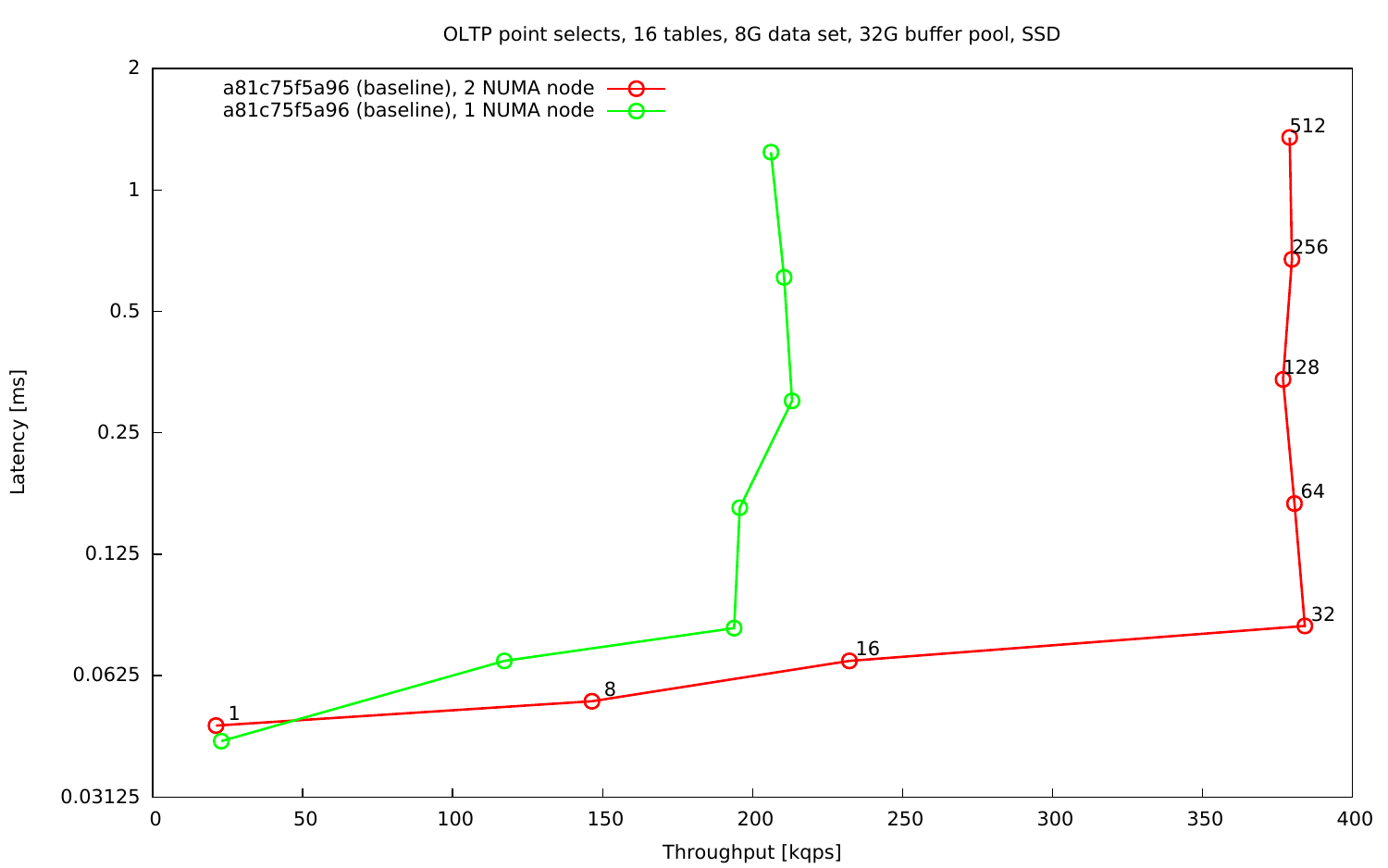OLTP read-only, 16 tables, 8G data set, 32G buffer pool, SSD

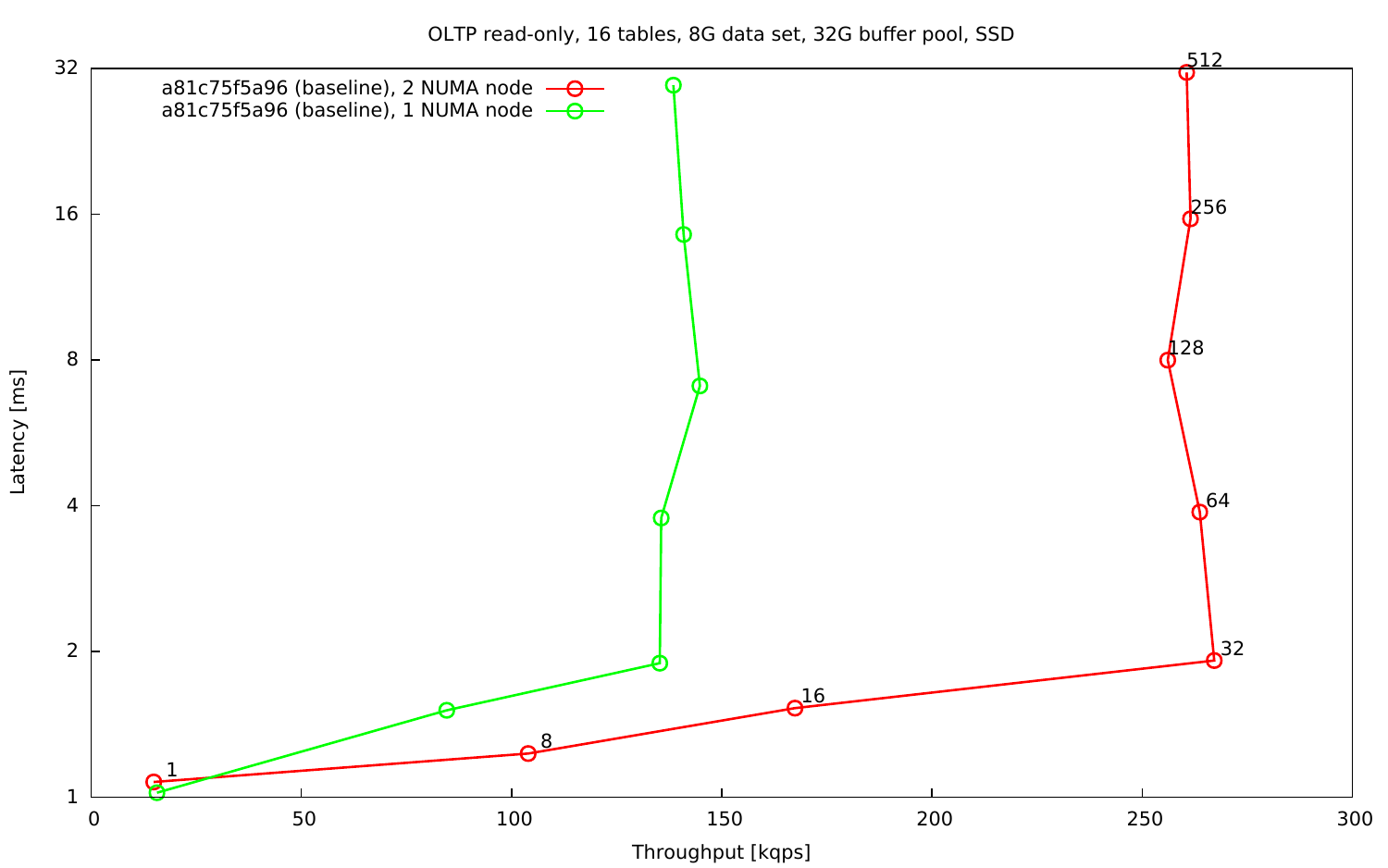OLTP read/write default mix, 16 tables, 8G data set, 32G buffer pool, SSD

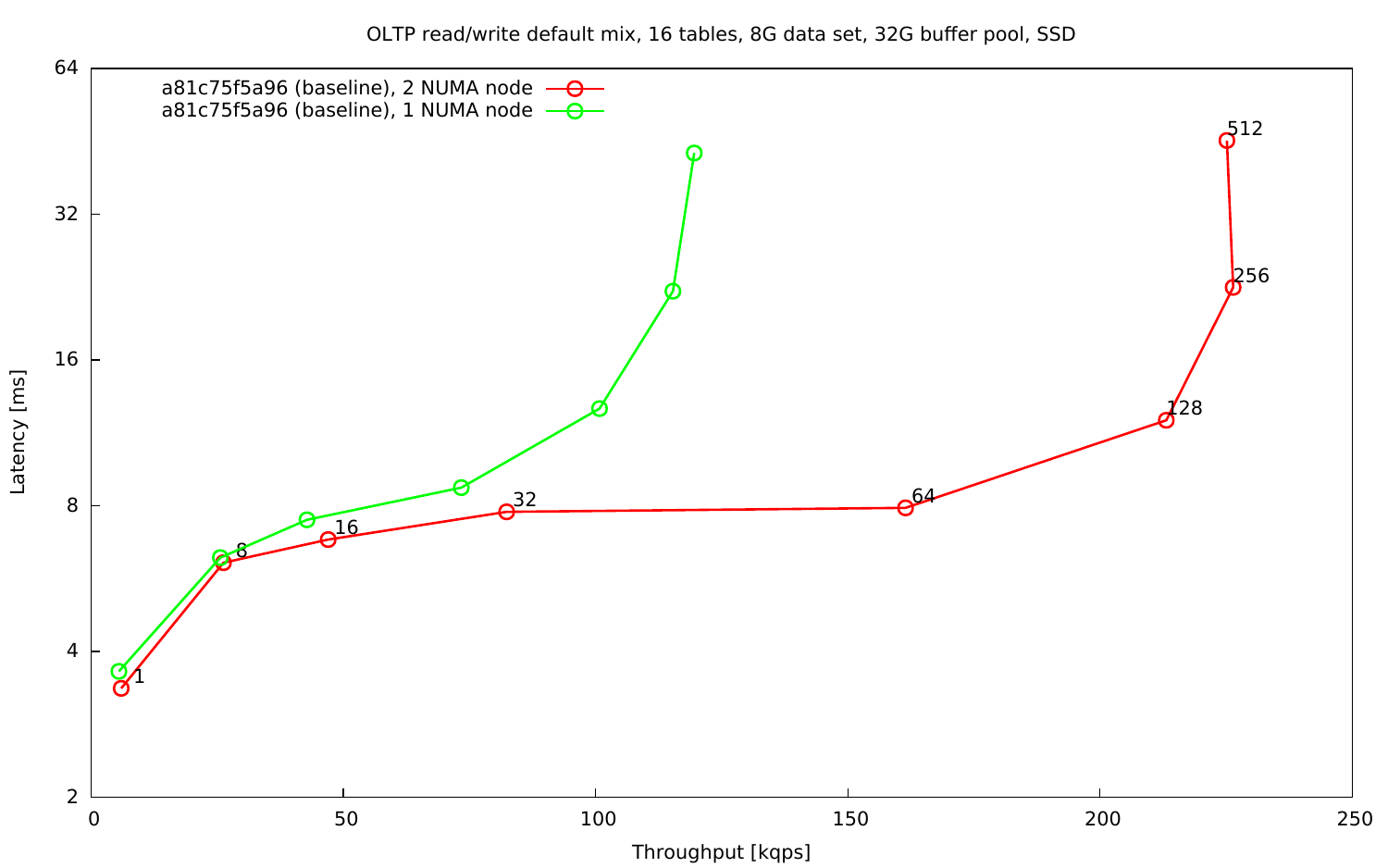OLTP update indexed column, 16 tables, 8G data set, 32G buffer pool, SSD

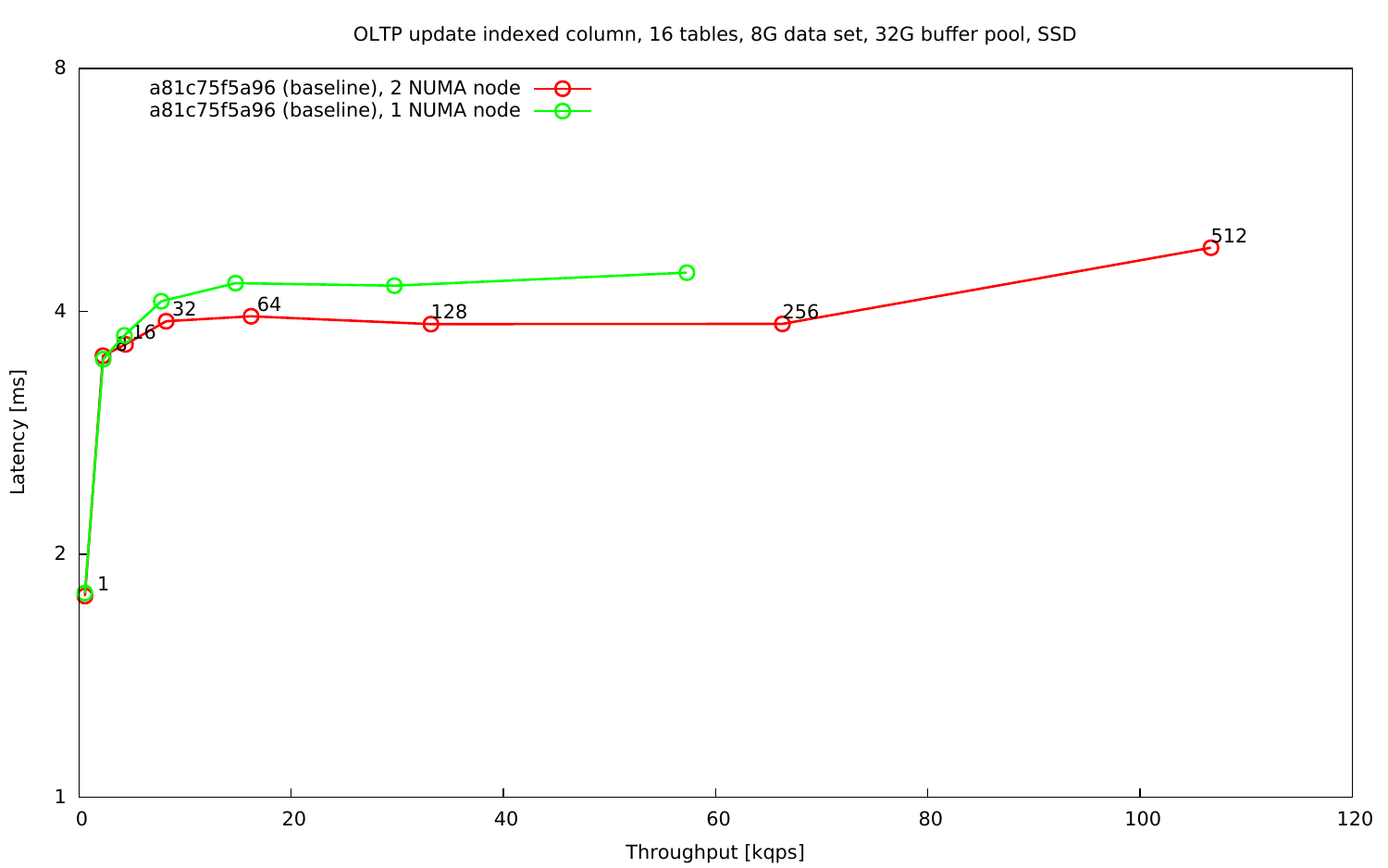OLTP update indexed column (10 per trx), 16 tables, 8G data set, 32G buffer pool, SSD

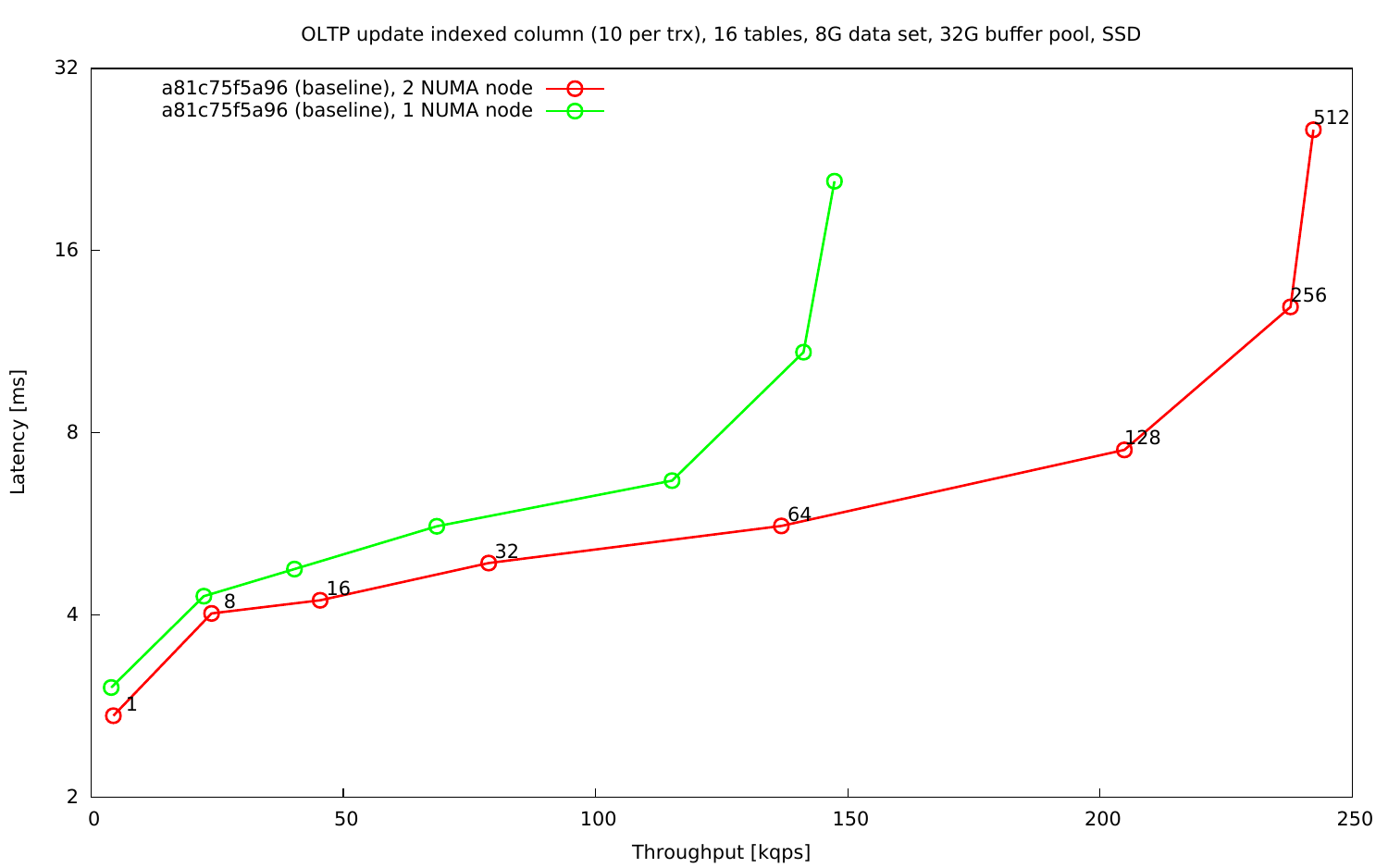OLTP update unindexed column, 16 tables, 8G data set, 32G buffer pool, SSD